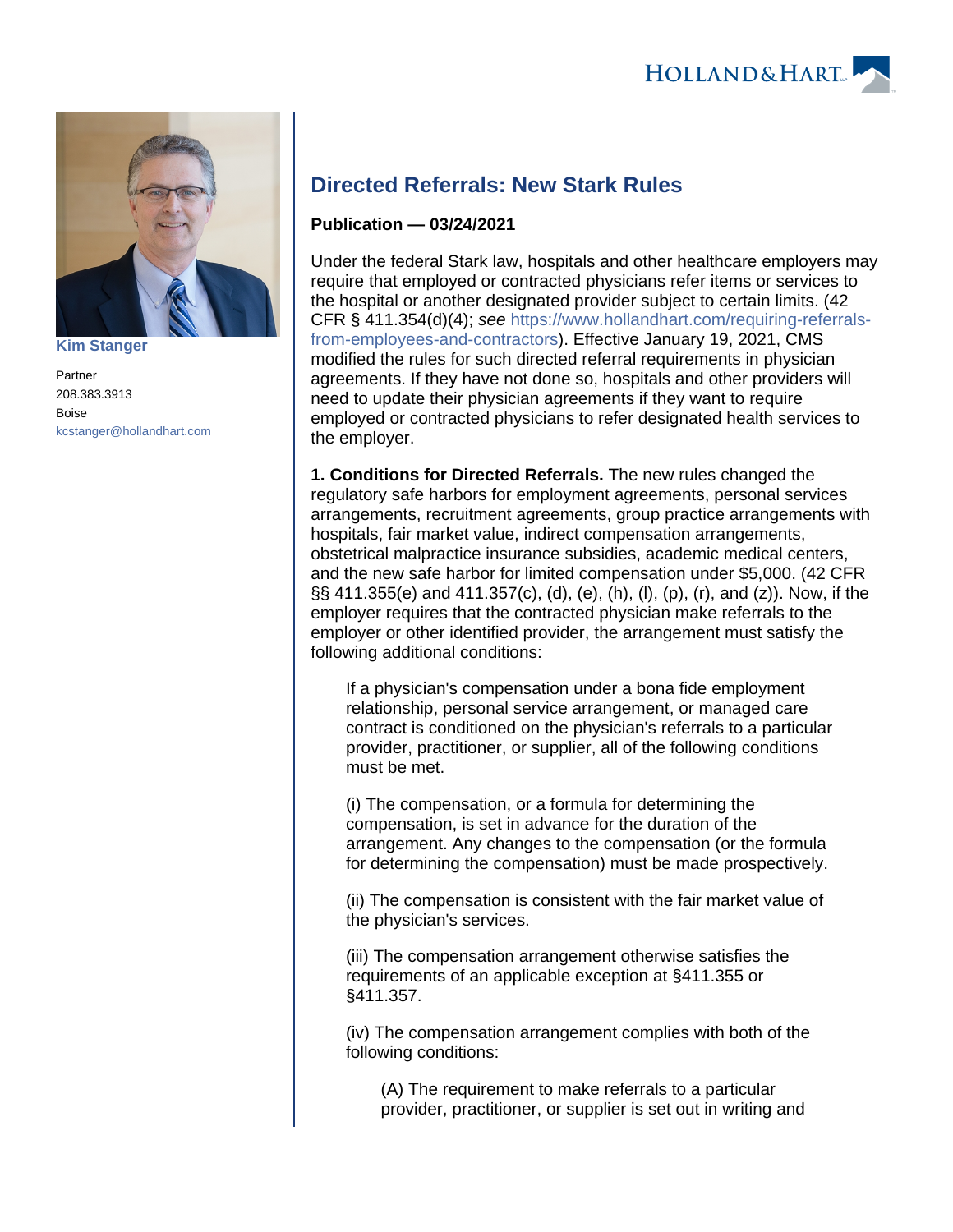

signed by the parties.

(B) The requirement to make referrals to a particular provider, practitioner, or supplier does not apply if the patient expresses a preference for a different provider, practitioner, or supplier; the patient's insurer determines the provider, practitioner, or supplier; or the referral is not in the patient's best medical interests in the physician's judgment.

(v) The required referrals relate solely to the physician's services covered by the scope of the employment, personal service arrangement, or managed care contract, and the referral requirement is reasonably necessary to effectuate the legitimate business purposes of the compensation arrangement. In no event may the physician be required to make referrals that relate to services that are not provided by the physician under the scope of his or her employment, personal service arrangement, or managed care contract.

(vi) Regardless of whether the physician's compensation takes into account the volume or value of referrals by the physician as set forth at paragraph (d)(5)(i) of this section, neither the existence of the compensation arrangement nor the amount of the compensation is contingent on the number or value of the physician's referrals to the particular provider, practitioner, or supplier. The requirement to make referrals to a particular provider, practitioner, or supplier may require that the physician refer an established percentage or ratio of the physician's referrals to a particular provider, practitioner, or supplier.

(Id. at § 411.354(d)(4)).

**2. Key Changes.** Most of the requirements for directed referrals existed under the former rules; however, the new rules added the following two conditions:

**a. Compensation Set in Advance.** Unlike the Stark safe harbors applicable to contractor arrangements (42 CFR § 411.357(d) and (l)), the Stark safe harbor for employment contracts generally does not require that the compensation be set in advance; accordingly, employers may change a physician employee's compensation at any time, retroactively or prospectively, so long as the compensation is fair market value. (Id. at  $\S$  411.357(c)). But now, if the employer will require the employed physician to make referrals to a particular provider, the physician's compensation (or the formula for determining the compensation) must be "set in advance for the duration of the arrangement," i.e., "[a]ny changes to the compensation (or the formula for determining the compensation) must be made prospectively." (Id. at § 411.354(d)(4)(i)). The net result is that employers must choose between the flexibility of making retroactive changes to physician compensation (e.g., retroactive bonuses or compensation adjustments) or requiring employed physicians to refer designated health services to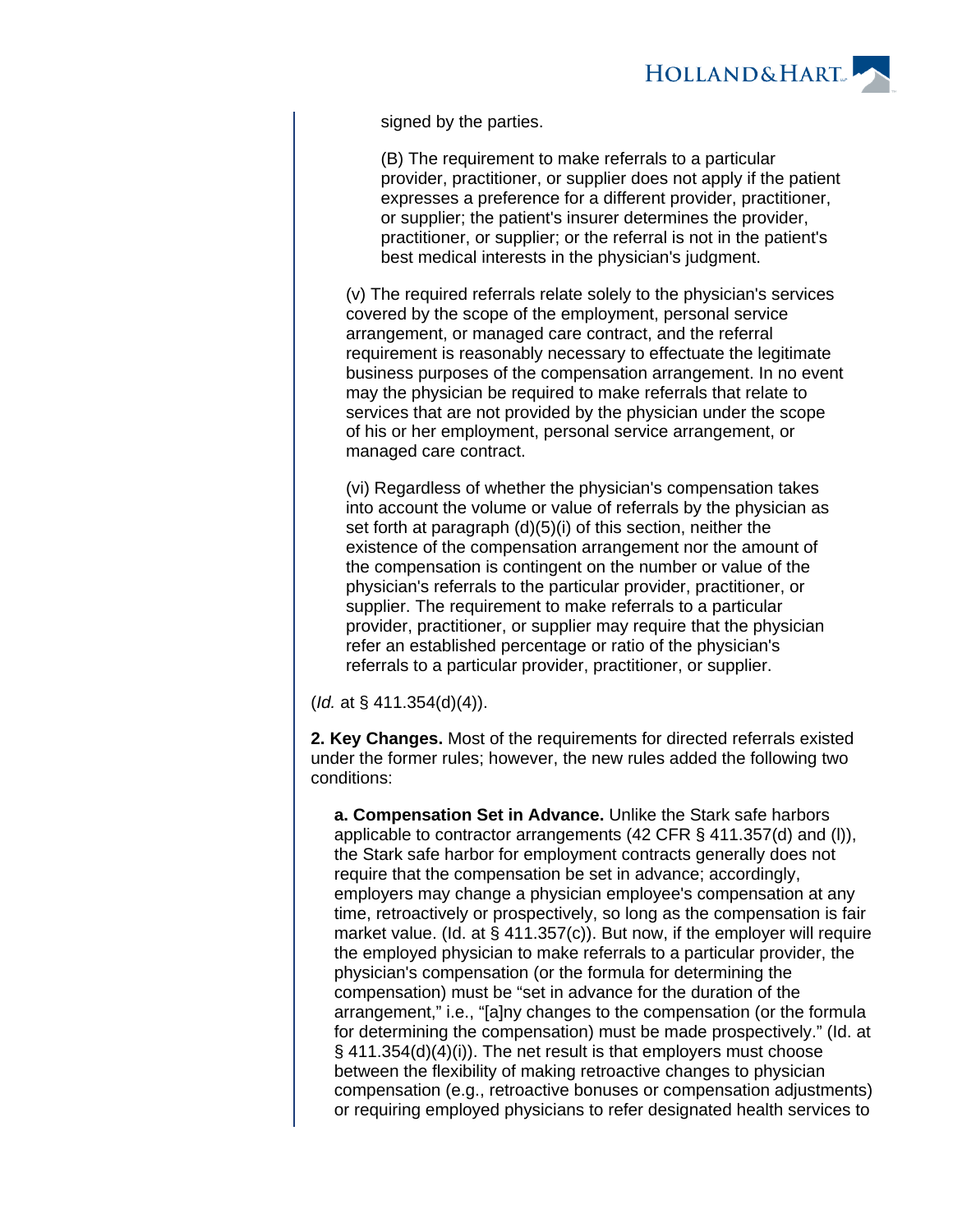the employer.

The semi-good news is that the new Stark rules made it somewhat easier to change the compensation prospectively:

[C]ompensation (or a formula for determining the compensation) may be modified at any time during the course of a compensation arrangement and satisfy the requirement that it is "set in advance" if all of the following conditions are met:

(A) All requirements of an applicable exception in §§411.355 through 411.357 are met on the effective date of the modified compensation (or the formula for determining the modified compensation).

(B) The modified compensation (or the formula for determining the modified compensation) is determined before the furnishing of the items, services, office space, or equipment for which the modified compensation is to be paid.

(C) Before the furnishing of the items, services, office space, or equipment for which the modified compensation is to be paid, the formula for the modified compensation is set forth in writing in sufficient detail so that it can be objectively verified….

 $(Id. at § 411.354(d)(1)).$ 

**b. Not Contingent on the Number of Value of Referrals**. In addition to the other requirements for directed referral requirements, "neither the existence of the compensation arrangement nor the amount of the compensation [may be] contingent on the number or value of the physician's referrals to the particular provider, practitioner, or supplier."  $(42$  CFR § 411.354 $(d)(4)(vi)$ . For example, a hospital employer may not require that an employed or contracted physician meet certain quotas as a condition of his or her continued employment or the amount of compensation received, i.e., the hospital may not require that an employed or contracted physician refer x number of cases or \$y in revenue. (85 FR 77550). The CMS commentary to the new rule offered the example of a hospital reviewing a physician's past performance when considering a contract extension:

if, for example, the hospital increases the physician's compensation in the renewal term only if the physician made a targeted number of referrals for diagnostic testing to the hospital or the designated wholly owned providers and suppliers in the current term, the compensation would not meet the condition at § 411.354(d)(4)(vi). Similarly, if, for example, the hospital refuses to renew the employment arrangement (or terminates it in the current term) unless the value of the physician's diagnostic testing referrals generates sufficient profit to the hospital (or its wholly owned providers and suppliers), the existence of the compensation arrangement would be contingent on the value of